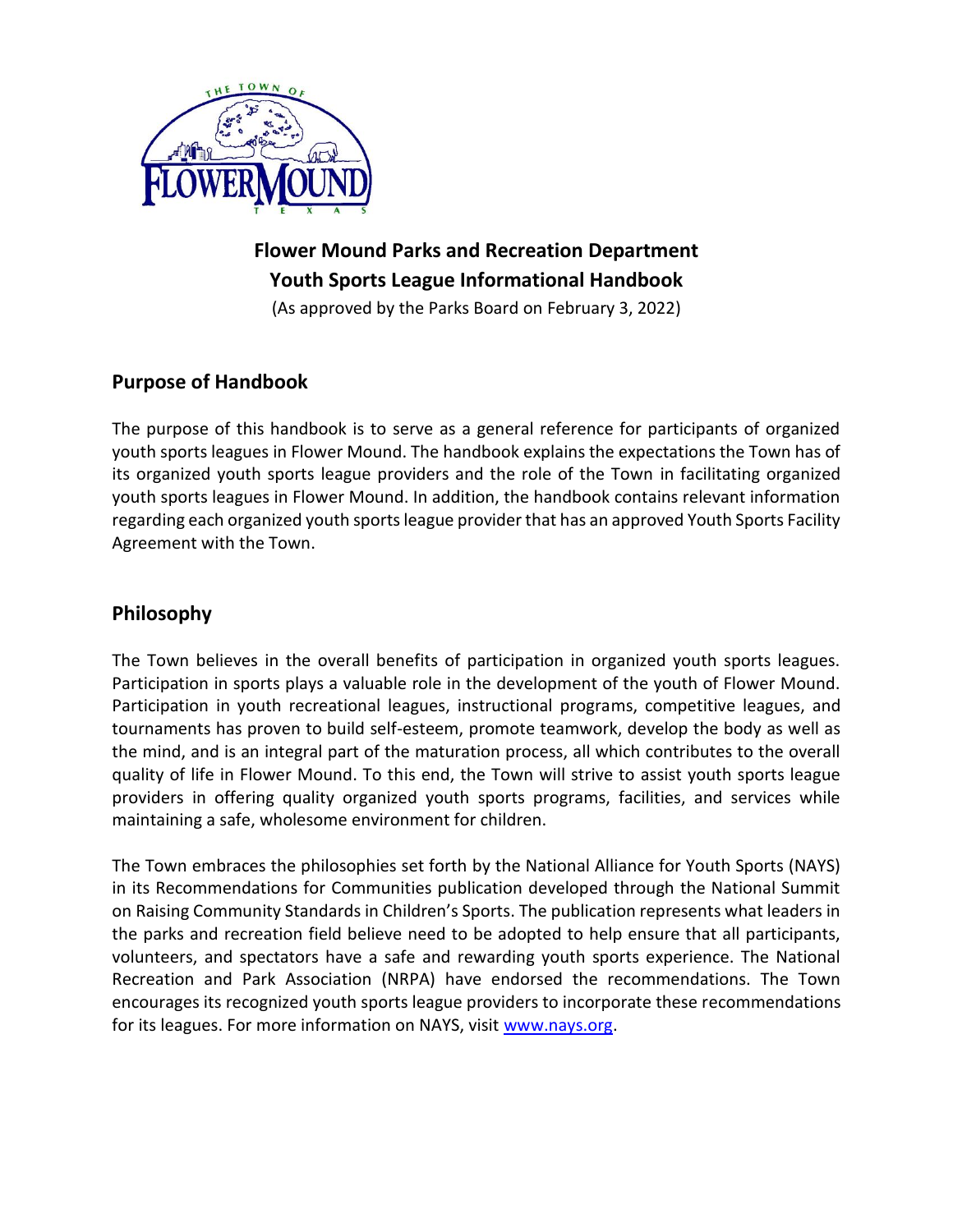# **Town Recognition of Youth Sports League Providers**

The Town will recognize one organized youth sports league provider for the purpose of administering a particular sport to Flower Mound residents. In no instance will the Town recognize a youth sports league provider that is attempting to duplicate the service provided by another recognized youth sports league provider. Recognized youth sports league providers have approved Youth Sports Facility Agreements with the Town. Access to sports facilities will be made available to non-recognized youth sports league teams only after the recognized youth sports league provider teams/leagues are fully accommodated and subject to availability. This process is addressed in the Town's Sports Field Reservation/Allocation and Use Policy.

Any youth sports league activity not officially recognized by the Town must be approved by the Parks Board and Town Council through a Youth Sports Facility Agreement. Selection of a youth sports league provider will be determined through the open Request for Proposal (RFP) process. This includes youth sports leagues that are covered under a Youth Sports Facility Agreement that has or soon will expire. When an agreement has expired or the Town is approached by a group requesting to administer a new youth sport league, the Town will solicit RFPs for that particular sport and select a youth sports league provider from the proposals received. The Town reserves the right to participate in the RFP process as an applicant for any sport.

# **Youth Sports League Provider Requirements**

Each youth sports league provider must meet certain standardized minimum requirements in order to provide the youth sports league to the community.

Requirements include:

- Each recognized youth sports league provider must operate as a non-profit (501(c)3) organization under the laws set forth for incorporation in the State of Texas.
- Each youth sports league provider must have published bylaws that provide for the election of board members and officers, as well as overall governance of the organization/association.
- At a minimum, each youth sports league provider must convene four board meetings annually.
- Recreation should be the primary focus of all youth sports league providers.
- Develop balanced teams within recreational leagues through the team selection process.
- It is considered beneficial to afford some higher-level of play within each youth sports league provider.
- Ensure adult supervision is present in an official capacity for every league or tournament game.
- Encourage staff, coaches, volunteers, and agents to conduct themselves as positive role models exemplifying proper sportsmanship, cooperation, and appropriate behavior. The youth sports league provider will validate the quality of adult leadership by requiring statewide criminal background checks of all head coaches, board members, and any other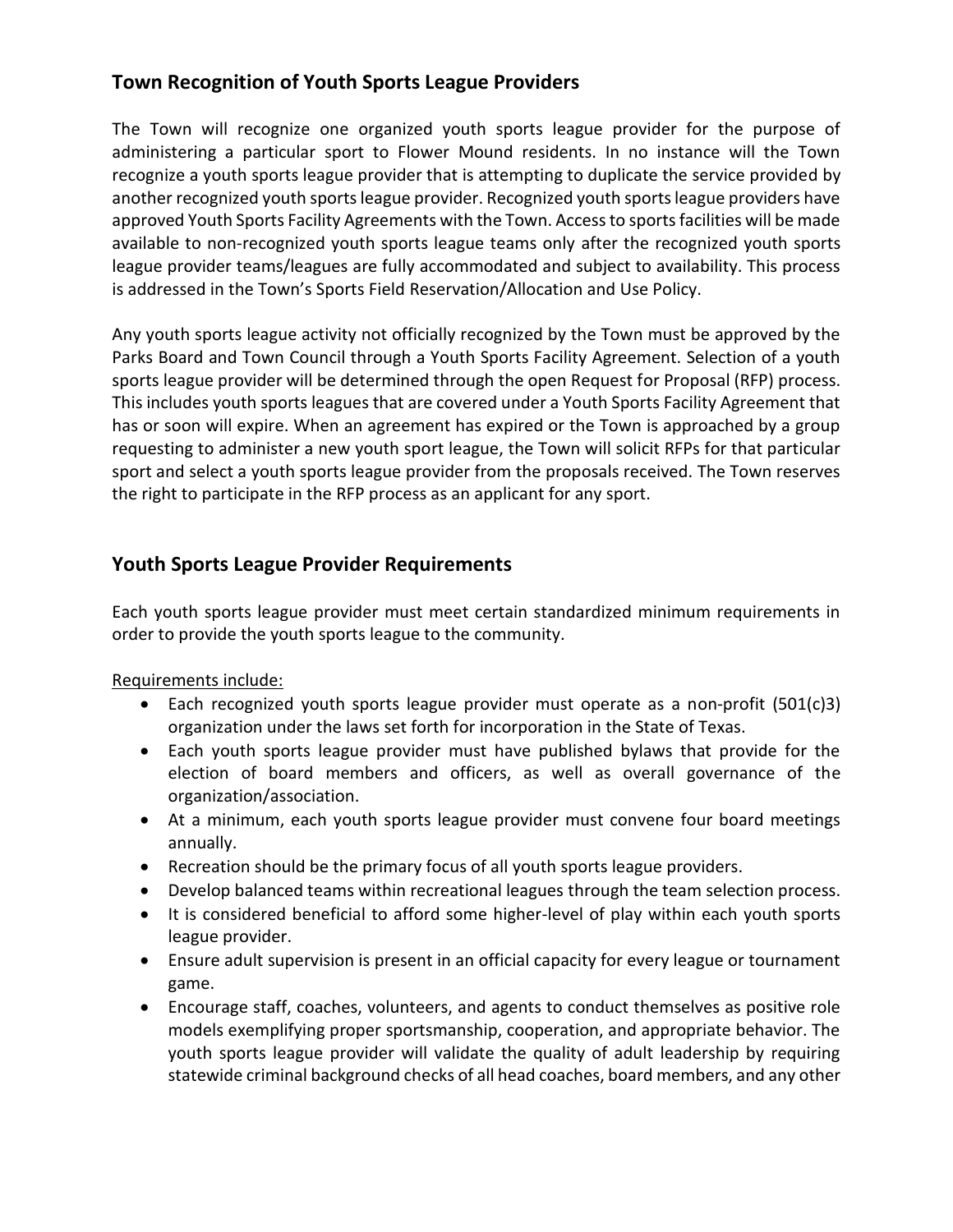person acting in an official capacity with the youth sports league provider directly overseeing children. Background checks are valid for a one year period.

- Ensure all head coaches are certified for coaching youth by a national, state, or local accredited coaching certification program that is recognized by the Town. Examples of recognized/approved coaching certification programs include National Alliance for Youth Sports (NAYS) and the Texas Amateur Athletic Federation (TAAF). Youth sports league providers may develop their own coaching certification program so long as it educates coaches regarding their responsibilities when working with children in youth sports and hold them accountable for inappropriate behavior.
- The Town reserves the right to exclude any individual or group from Town owned or leased facilities based on conduct which it determines in its discretion to be objectionable or contrary to Town interests.
- Be responsible for the collection and remittance to the Town of all participation/facility usage fees per Ordinance No. 87-02. The fee for residents shall be \$2/player/season. The fee for non-residents shall be \$14/player/season.

# **Grievance/Dispute Resolution within Youth Sports League Providers**

Oversight of and compliance with approved Youth Sports Facility Agreements is the responsibility of the Town's Athletics Supervisor. The Town does not arbitrate grievances/disputes that may occur within Youth Sports League Providers. Requirements of Youth Sports League Providers related to grievance/dispute resolution include:

- Develop a code of conduct with an enforcement plan and communicate requirements to coaches, parents, participants, and spectators. All coaches, parents, and participants must sign a copy of the youth sports league provider's Code of Conduct.
- Each youth sports league provider shall have a formal published grievance/dispute resolution process in place whereby complaints and concerns can be properly heard and addressed.
- Both the Code of Conduct and the grievance process shall conform to National Alliance for Youth Sports (NAYS) standards as a minimum (or equivalent).
- Disputes within a youth sports league provider should be settled by the provider's grievance/dispute resolution process, not the Town.
- Disciplinary matters concerning players, spectators, officials, etc., will be in accordance to the youth sports league provider's established policies and procedures and not subject to review by the Town.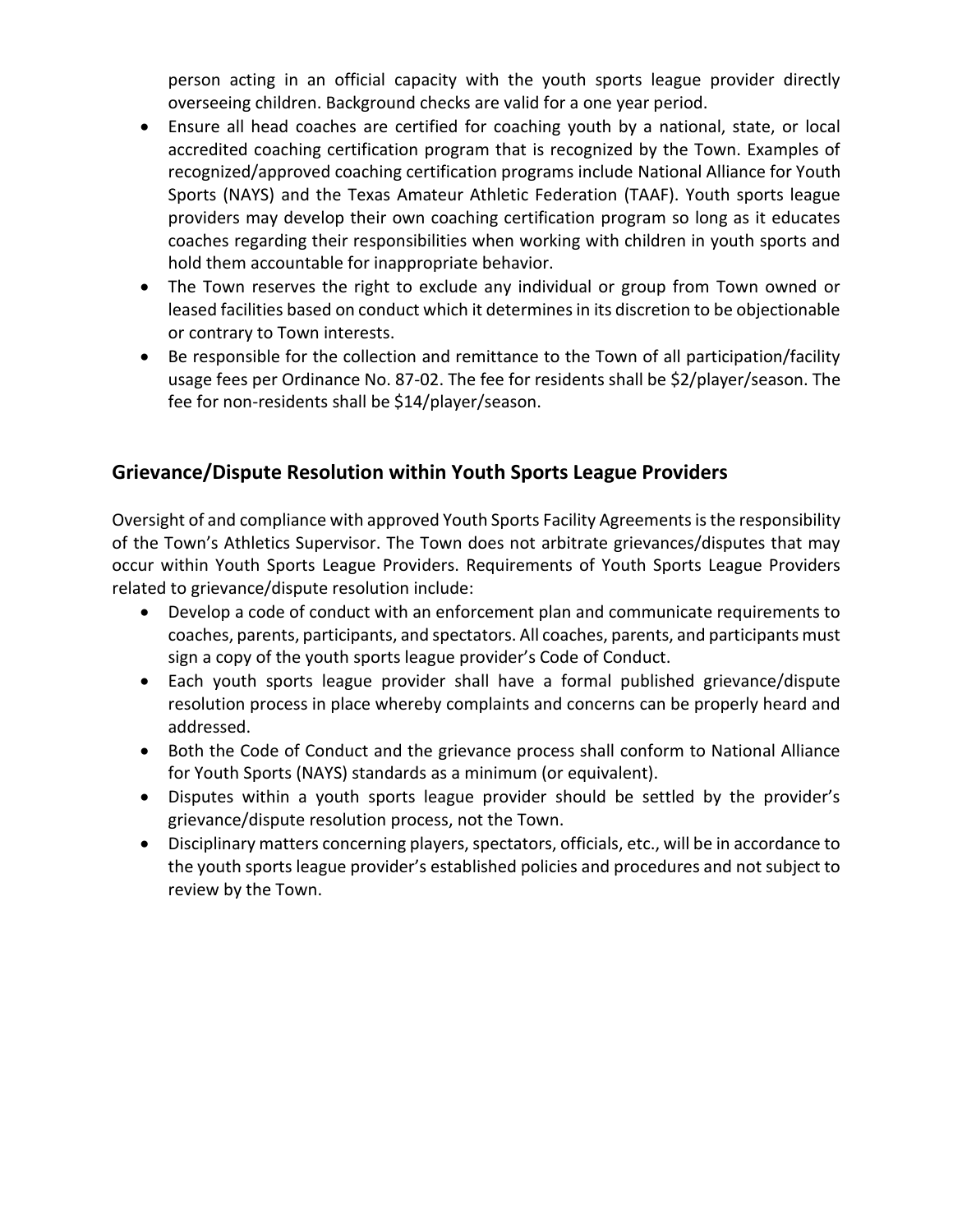# **Recognized Youth Sports League Providers**

## **Youth Baseball and Softball**

The Flower Mound Youth Sports Association (FMYSA) has been operating youth baseball and softball leagues and tournaments since 1990 utilizing Town owned and/or leased sports facilities.

## **Contact Information**

League Line: 972.955.7328 Email Address: admin@fmysa.com Mailing Address: 6101 Long Prairie Road #744, PMB 164 Flower Mound, TX 75028 League Website: [www.fmysa.com](http://www.fmysa.com/)

#### **Seasons**

Currently, two seasons are played for the recreational leagues:

- Spring March through May (League registration begins in December)
- Fall August through October (League registration begins in July) Select baseball for boys and softball for girls are played year-round.

#### **Youth Soccer**

The Greater Lewisville Area Soccer Association (GLASA) has been serving the soccer community in the Lewisville, Highland Village, and Flower Mound areas since 1980. GLASA began playing their league soccer games in Flower Mound in 1999 utilizing Town owned sports facilities.



## **Contact Information**

| League Line:             | 972-221-4623                                          |
|--------------------------|-------------------------------------------------------|
| Fax Line:                | 972-221-4619                                          |
| Email Address:           | office@glasasoccer.org                                |
| <b>Office Address:</b>   | 1565 West Main Street, Suite 485 Lewisville, TX 75067 |
| League Website:          | www.glasasoccer.org                                   |
|                          | www.facebook.com/glasasoccer/                         |
| <b>Sanctioning Body:</b> | www.ntxsoccer.org                                     |

#### **Seasons**

Currently, two seasons are played for the recreational leagues:

- Spring February through May (League registration begins in December)
- Fall August through November (League registration begins in June)

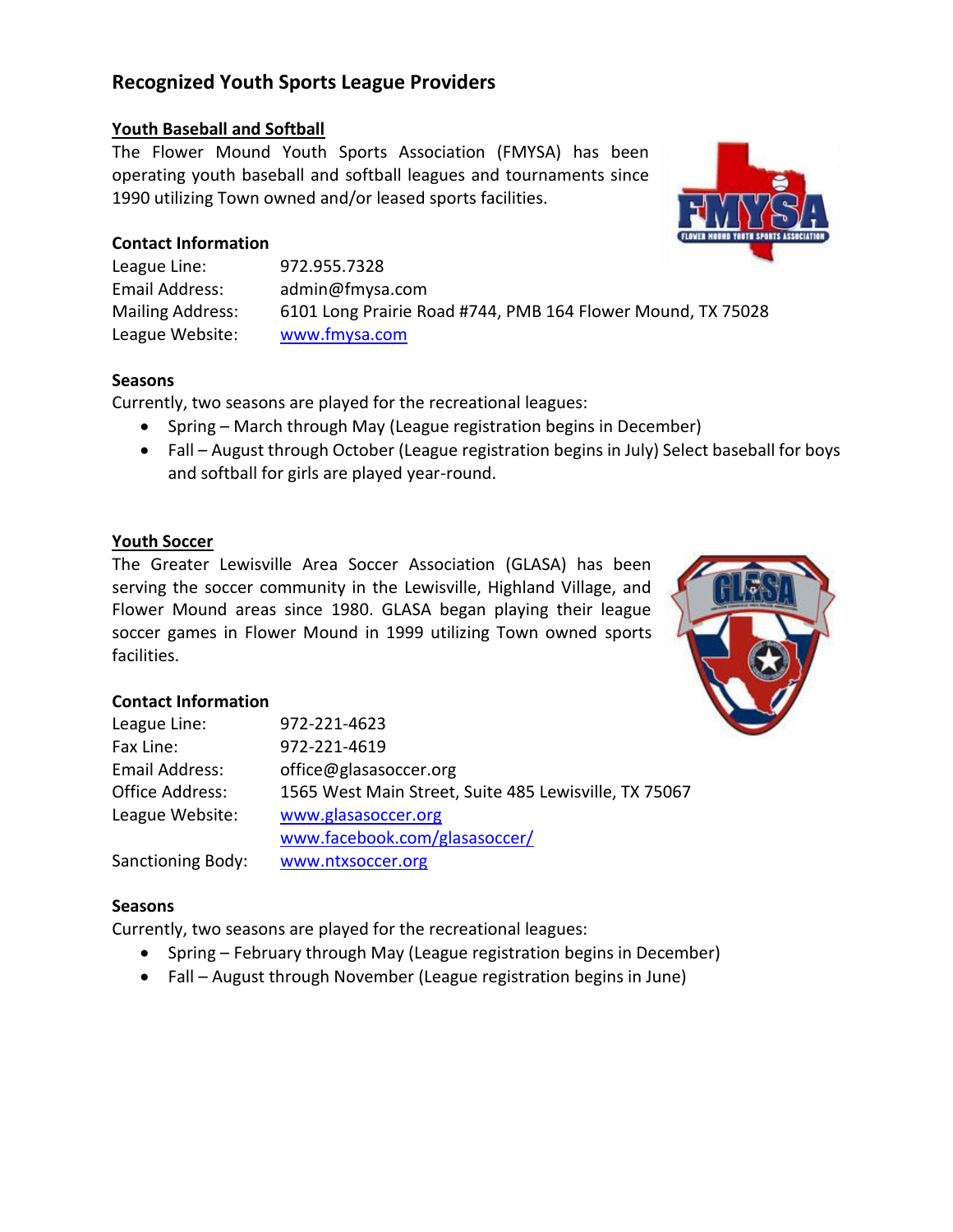## **Youth Basketball**

The Cross Timbers Sports has been operating youth basketball leagues in Flower Mound since 2010 utilizing leased school gymnasiums through a Facility Use Agreement between the Town and the Lewisville Independent School District (LISD).

## **Contact Information**

League Line: 972.539.9622 League Website: [www.crosstimbersymca.org](http://www.crosstimbersymca.org/)

## **Seasons**

Seasons are played during the LISD school year for recreational and competitive leagues:

- Summer/Winter June (Summer) | December (Winter)
- Registration Feb-May (Summer) | Oct-Dec (Winter)

Recreational and Select basketball for boys and girls are played during each season.

# **Youth Volleyball**

The Cross Timbers Sports has been operating youth basketball leagues in Flower Mound since 2010 utilizing leased school gymnasiums through a Facility Use Agreement between the Town and the Lewisville Independent School District (LISD).

# **Contact Information**

| League Line:    | 972.539.9622             |
|-----------------|--------------------------|
| League Website: | www.crosstimbersymca.org |

# **Seasons**

Two seasons are played during the LISD school year for recreational and select leagues:

- Fall October through December (League registration begins in September)
- Winter/Spring January through March (League registration begins in December)

# **Youth Lacrosse**

The Flower Mound Lacrosse Association (FMLA) is the Town's official lacrosse provider. FMLA offers lacrosse programming for boys and girls in first grade through 12th grade. Flower Mound Lacrosse offers an opportunity for players of all abilities to enjoy the "fastest game on two feet."

# **Contact Information**

League Website: [www.flowermoundlacrosse.org](http://www.flowermoundlacrosse.org/)